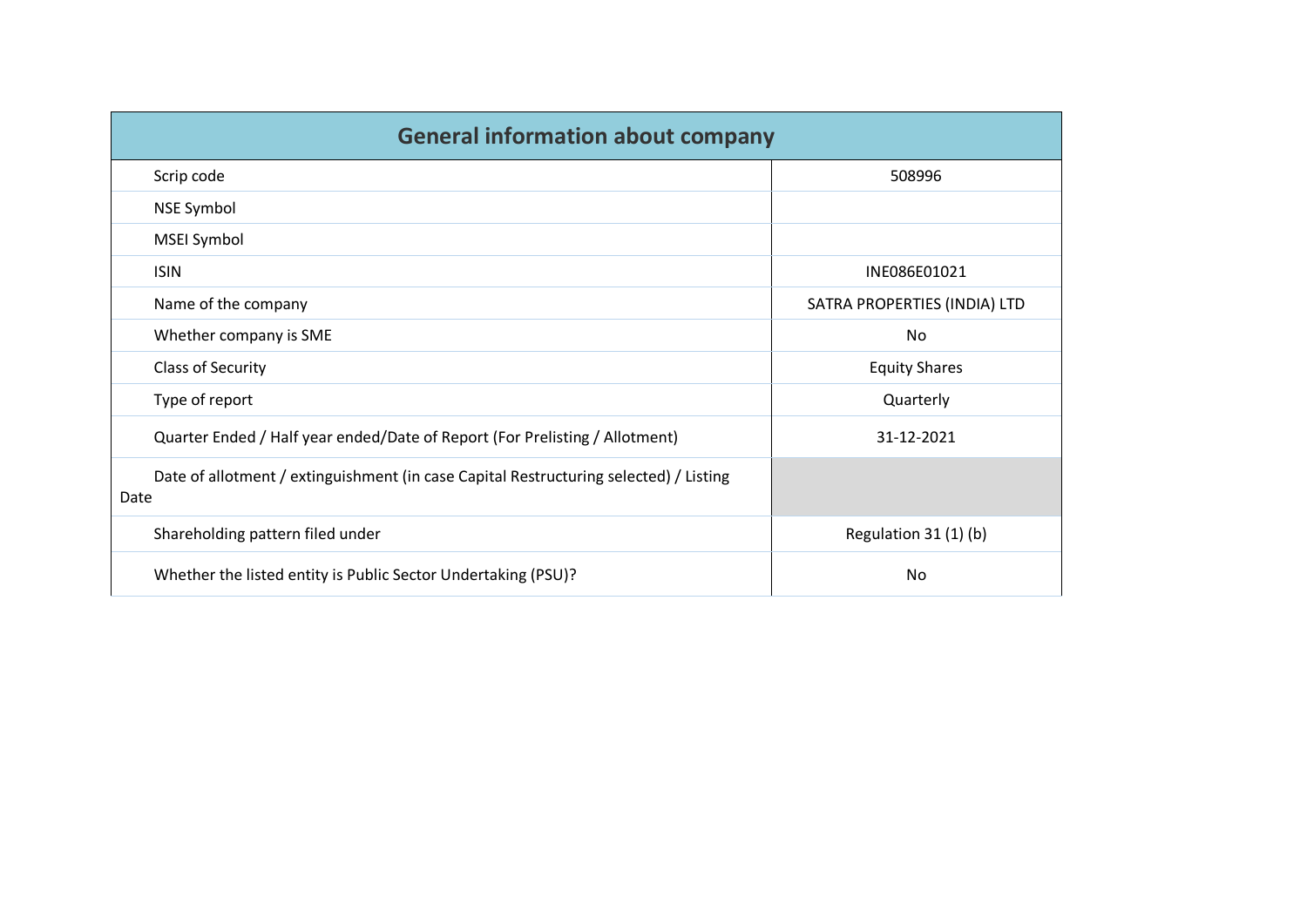| Sr. No.        | <b>Particular</b>                                                                      | Yes/No | <b>Promoter and</b><br><b>Promoter Group</b> | <b>Public shareholder</b> | Non Promoter-Non<br><b>Public</b> |
|----------------|----------------------------------------------------------------------------------------|--------|----------------------------------------------|---------------------------|-----------------------------------|
|                | Whether the Listed Entity has issued any partly paid up shares?                        | No     | <b>No</b>                                    | <b>No</b>                 | <b>No</b>                         |
| $\overline{2}$ | Whether the Listed Entity has issued any Convertible Securities ?                      | No     | <b>No</b>                                    | <b>No</b>                 | <b>No</b>                         |
| 3              | Whether the Listed Entity has issued any Warrants?                                     | No     | <b>No</b>                                    | <b>No</b>                 | <b>No</b>                         |
| 4              | Whether the Listed Entity has any shares against which depository receipts are issued? | No     | <b>No</b>                                    | <b>No</b>                 | <b>No</b>                         |
|                | Whether the Listed Entity has any shares in locked-in?                                 | No     | <b>No</b>                                    | <b>No</b>                 | <b>No</b>                         |
| 6              | Whether any shares held by promoters are pledge or otherwise encumbered?               | Yes    | Yes                                          |                           |                                   |
| 7              | Whether company has equity shares with differential voting rights?                     | No     | <b>No</b>                                    | <b>No</b>                 | <b>No</b>                         |
| 8              | Whether the listed entity has any significant beneficial owner?                        | No     |                                              |                           |                                   |

| Table I - Summary Statement holding of specified securities |  |
|-------------------------------------------------------------|--|
|                                                             |  |

| Note: Data will be automatically populated from shareholding pattern sheet - Data Entry Restricted in this sheet |  |  |
|------------------------------------------------------------------------------------------------------------------|--|--|
|------------------------------------------------------------------------------------------------------------------|--|--|

|     |                |       |                    | No        |            |          | Share  |              |                    | Number of Voting Rights |        | No.    |                   | No.    | Share    |          |        | Number    |     |                   |           |
|-----|----------------|-------|--------------------|-----------|------------|----------|--------|--------------|--------------------|-------------------------|--------|--------|-------------------|--------|----------|----------|--------|-----------|-----|-------------------|-----------|
|     |                |       | No.                | $\bullet$ | No.<br>Of  |          | holdin |              |                    | held in each class of   |        | Of     | No.               | Of     | holdin   |          | Numb   | of Shares |     |                   |           |
|     |                |       | of                 | Of        | shar       | Total    | g as a |              |                    | securities              |        | Share  | of                | Share  | $g$ , as |          | er of  | pledged   |     | Numb              |           |
|     | Categ          |       | fully<br>paid      |           | Pa         | es       | nos.   | % of         |                    |                         | (IX)   |        | S                 | Share  | S.       | a %      |        | Locked    | or  |                   | er of     |
|     | ory            | Nos.  |                    |           |            |          | rtl    | unde         | shar               | total                   |        |        |                   |        | Unde     | S.       | Unde   | assu      |     | in                | otherwise |
| Cat | οt             | Of    |                    | ۷         |            | es       | no. of | share        | No of Voting (XIV) |                         | Tot    | rlying | Unde              | rlying | ming     |          | shares | encumber  |     | equity            |           |
| ego |                | share | <b>up</b><br>equit | pai       | rlyin      | held     |        |              | Rights             |                         | al     | Outst  | rlying            | Outst  | full     |          | (XII)  | ed        |     | shares<br>held in |           |
| ry  | share<br>holde | holde |                    | d-        | g<br>Dep   | (VII)    | S      |              |                    |                         | as     | andin  | Outst             | andin  | conve    |          |        | (XIII)    |     | demat             |           |
| (1) |                | rs    | v<br>shar          | up        |            | osito    | $=$    | (calcu       |                    | CI                      |        | a %    | g                 | andin  | g        | rsion    | N      | As        |     | As                | erialize  |
|     | (11)           | (III) |                    | eq        |            | $(IV) +$ | lated  |              |                    |                         | of     | conv   | g                 | conv   | of       | $\Omega$ | a      |           | a   | d form            |           |
|     |                |       | es<br>held<br>(IV) | uit       | rv<br>Rece | $(V)$ +  | as per | <b>Class</b> | as                 | Total                   | $(A+)$ | ertibl | Warr              | ertibl | conve    |          | %      | No.       | %   | (XIV)             |           |
|     |                |       |                    | y         |            | (VI)     | SCRR,  | eg:          | S                  |                         | $B+$   | e      | ants              | e      | rtible   |          | 0f     | (a)       | of  |                   |           |
|     |                |       |                    | sh        | ipts       |          | 1957)  | Χ            | eg                 |                         |        | secur  | (X <sub>i</sub> ) | secur  | securi   | a        | tot    |           | tot |                   |           |
|     |                |       |                    | ar        | (VI)       |          | (VIII) |              | ∶y                 |                         |        | ities  |                   | ities  | ties     |          | al     |           | al  |                   |           |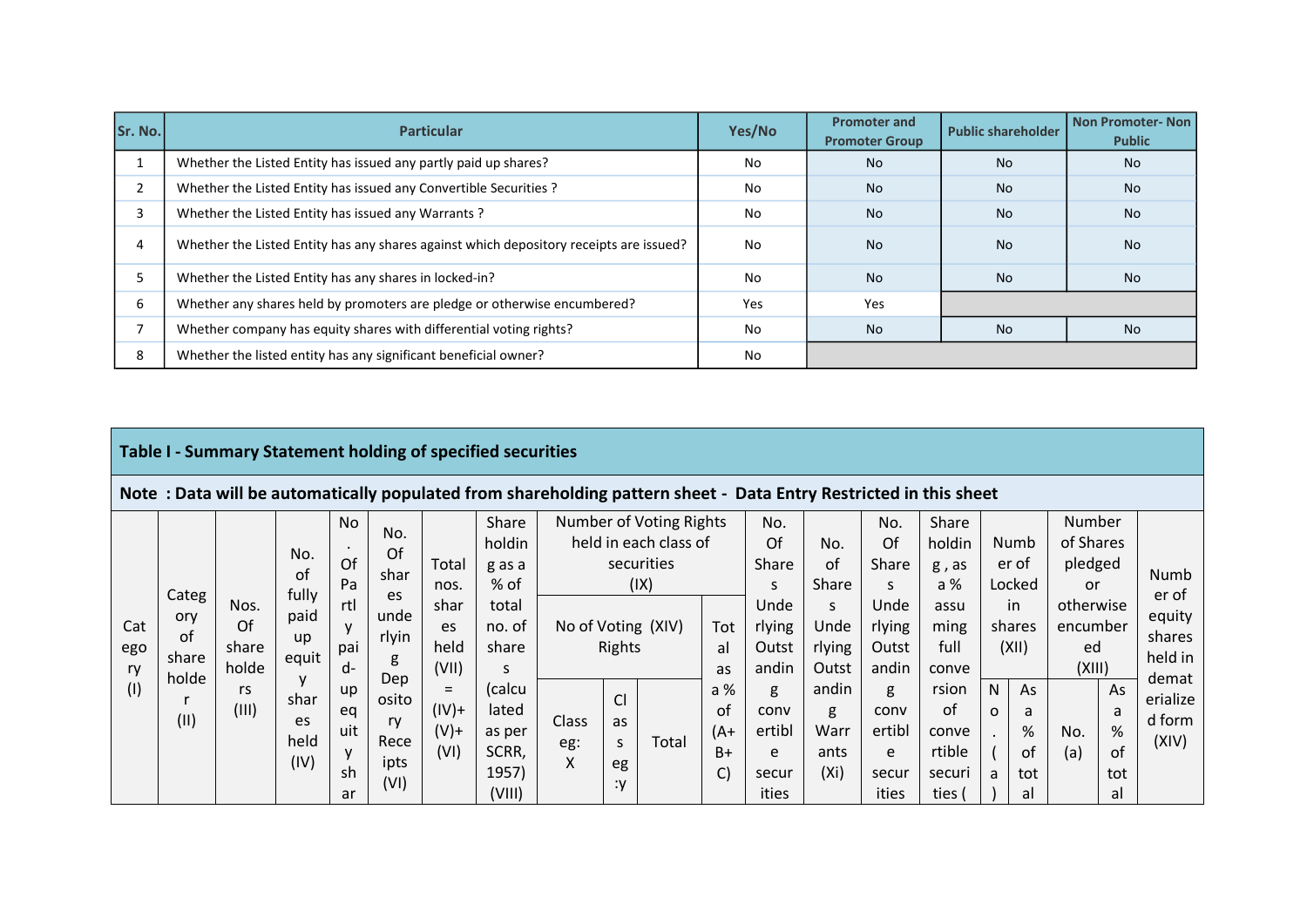|     |                             |                 |              | es<br>hel<br>$\operatorname{\mathsf{d}}$<br>(V) |              | As a<br>$%$ of<br>$(A+B+$<br>C2) |                     |                 |           | (X) | and<br>No.<br>Of<br>Warr<br>ants<br>(X <sub>i</sub> )<br>(a) | as a<br>perce<br>ntage<br>of<br>dilute<br>$\operatorname{\mathsf{d}}$<br>share<br>capita<br>I)<br>$(XI) =$<br>$(VII)+($<br>X)<br>As a<br>$%$ of<br>$(A+B+$<br>C2) | Sh<br>ar<br>es<br>hel<br>d<br>(b) |     | Sh<br>ar<br>es<br>hel<br>$\mathsf{d}$<br>(b) |              |
|-----|-----------------------------|-----------------|--------------|-------------------------------------------------|--------------|----------------------------------|---------------------|-----------------|-----------|-----|--------------------------------------------------------------|-------------------------------------------------------------------------------------------------------------------------------------------------------------------|-----------------------------------|-----|----------------------------------------------|--------------|
|     | Prom<br>oter                |                 |              |                                                 |              |                                  |                     |                 |           |     |                                                              |                                                                                                                                                                   |                                   |     |                                              |              |
|     | $\pmb{\mathcal{S}}$<br>Prom |                 |              |                                                 |              |                                  |                     |                 |           |     |                                                              |                                                                                                                                                                   |                                   |     |                                              |              |
|     | oter                        |                 |              |                                                 |              |                                  | 9,69,3              |                 |           |     |                                                              |                                                                                                                                                                   |                                   | 787 |                                              |              |
|     | Grou                        |                 | 9693         |                                                 | 9693         |                                  | 9,831.              | 96939           | 54.       |     |                                                              |                                                                                                                                                                   |                                   | 398 | 81.                                          | 96939        |
| (A) | p<br>Publi                  | $6\overline{6}$ | 9831<br>8141 |                                                 | 9831<br>8141 | 54.35                            | ${\bf 00}$<br>81418 | 831.00<br>81418 | 35<br>45. |     |                                                              | 54.35                                                                                                                                                             |                                   | 31  | 23                                           | 831<br>79759 |
| (B) | $\mathsf{C}^-$              | 5184            | 8169         |                                                 | 8169         | 45.65                            | 169.00              | 169.00          | 65        |     |                                                              | 45.65                                                                                                                                                             |                                   |     |                                              | 069          |
|     | Non                         |                 |              |                                                 |              |                                  |                     |                 |           |     |                                                              |                                                                                                                                                                   |                                   |     |                                              |              |
|     | Prom                        |                 |              |                                                 |              |                                  |                     |                 |           |     |                                                              |                                                                                                                                                                   |                                   |     |                                              |              |
|     | oter-                       |                 |              |                                                 |              |                                  |                     |                 |           |     |                                                              |                                                                                                                                                                   |                                   |     |                                              |              |
|     | Non<br>Publi                |                 |              |                                                 |              |                                  |                     |                 |           |     |                                                              |                                                                                                                                                                   |                                   |     |                                              |              |
| (C) | $\mathsf{C}$                |                 |              |                                                 |              |                                  |                     |                 |           |     |                                                              |                                                                                                                                                                   |                                   |     |                                              |              |
|     | $\mathsf{s}$                |                 |              |                                                 |              |                                  |                     |                 |           |     |                                                              |                                                                                                                                                                   |                                   |     |                                              |              |
|     | $(C1)$ hares                |                 |              |                                                 |              |                                  |                     |                 |           |     |                                                              |                                                                                                                                                                   |                                   |     |                                              |              |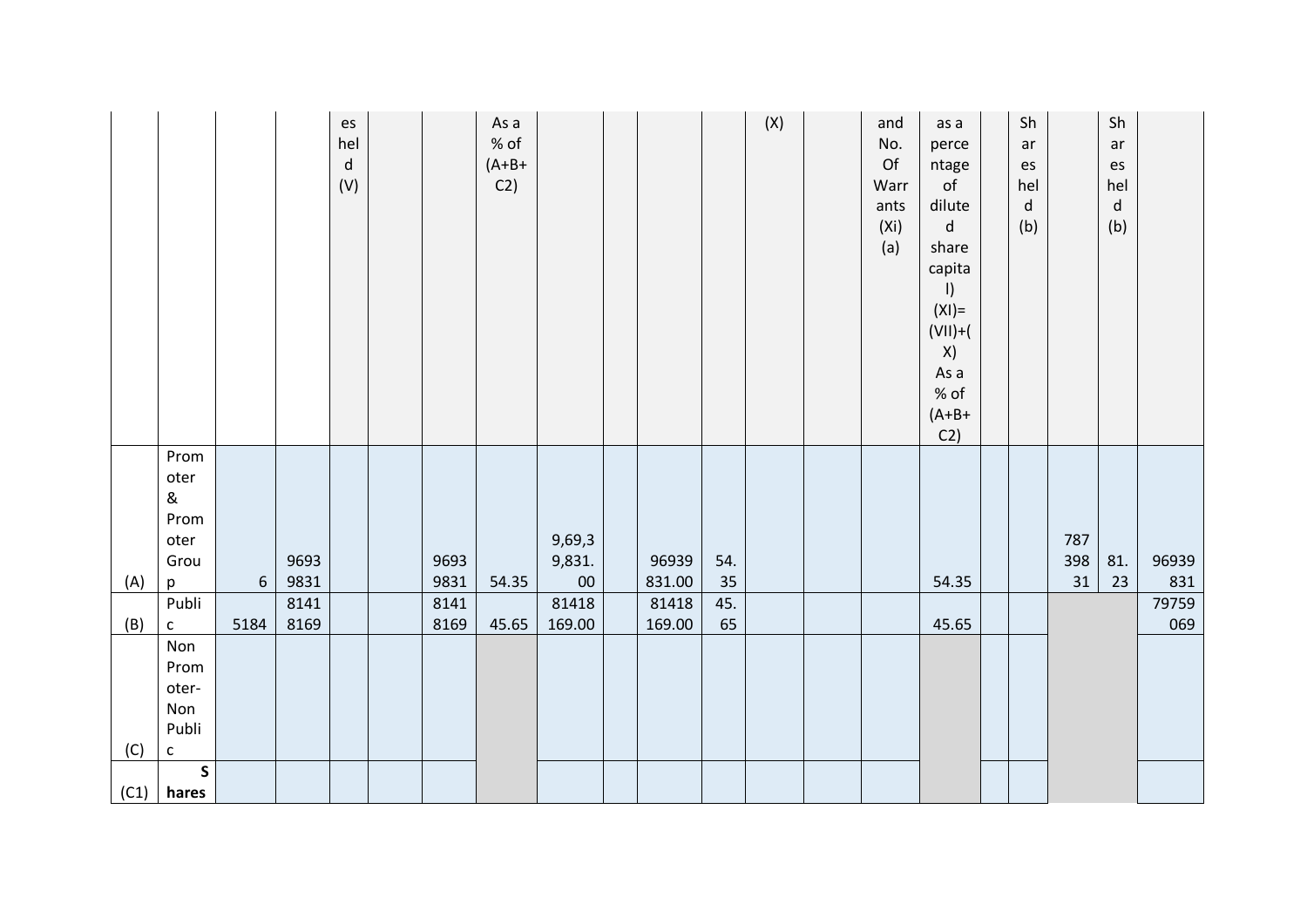| (C2) | s<br><b>Tot</b>              | 1783 |  | 1783 | 17835 | 17835 |  |  |  | 787 |  |
|------|------------------------------|------|--|------|-------|-------|--|--|--|-----|--|
|      | Empl<br>oyee<br><b>Trust</b> |      |  |      |       |       |  |  |  |     |  |
|      | held<br>by                   |      |  |      |       |       |  |  |  |     |  |
|      | S<br>hares                   |      |  |      |       |       |  |  |  |     |  |
|      | unde<br>rlying<br><b>DRs</b> |      |  |      |       |       |  |  |  |     |  |